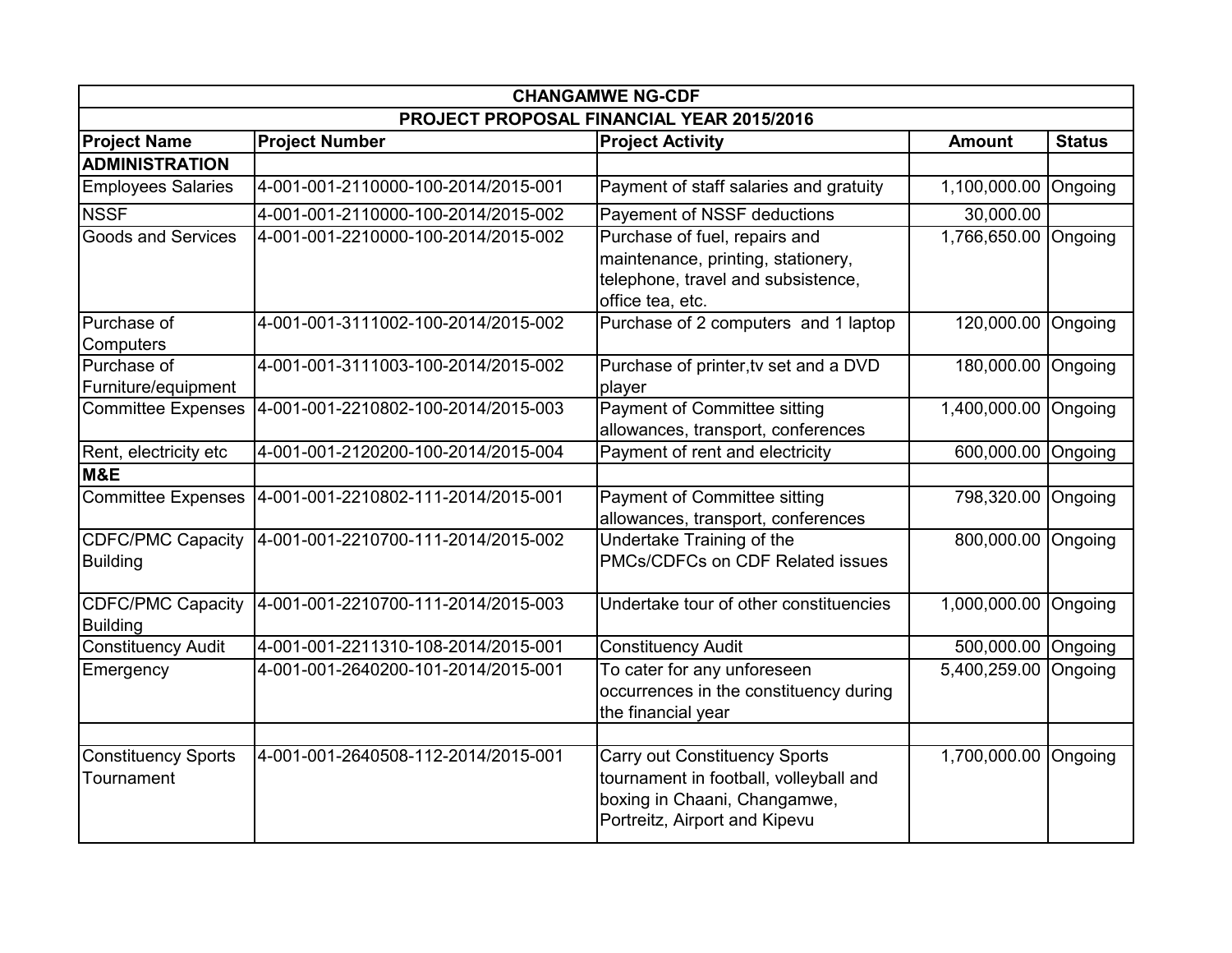| Environment                                | 4-001-001-2640508-110-2014/2015-001                     | Garbage collection, cleaning of the<br>drainage and trenches in chaani slums<br>and changamwe | 1,000,000.00 Ongoing |            |
|--------------------------------------------|---------------------------------------------------------|-----------------------------------------------------------------------------------------------|----------------------|------------|
| <b>Strategic Plan</b>                      | 4-001-001-2211310-108-2014/2015-001                     | Preparation of strategic plan 2014-2017                                                       | 1,000,000.00         | Ongoing    |
| <b>Office Equipments</b><br>and Furniture  | 4-001-001-2640508-108-2014/2015-001                     | Purchase of 11 Ipads and conference<br>table and chairs                                       | 715,852.00           | Ongoing    |
| <b>Constituency Vehicle</b>                | 4-001-001-3110101-108-2014/2015-001                     | Purchase of constituency vehicle(Land<br>cruiser)                                             | 5,200,000.00         | Ongoing    |
| <b>BURSARY</b>                             |                                                         |                                                                                               |                      |            |
| <b>Bursary Secondary</b><br><b>Schools</b> | 4-001-001-2640101-103-2014/2015-001                     | Payment of bursary to needy student                                                           | 11,000,000.00        | Ongoing    |
| <b>Bursary Tertiary</b><br>Schools         | 4-001-001-2640101-103-2014/2015-002                     | Payment of bursary to needy student                                                           | 6,000,000.00         | Ongoing    |
| Mocks/CATs                                 | 4-001-001-2640101-103-2014/2015-003                     | Printing and distribution of Mocks and<br><b>CATs</b>                                         | 1,000,000.00         | Ongoing    |
| <b>REHABILITATION</b>                      |                                                         |                                                                                               |                      |            |
| Umoja Primary<br>School                    | 4-001-001-2630204-104-2014/2015-001                     | Replacement of dilapidated roof, floor,<br>painting                                           | 837,931.00 New       |            |
| <b>EDUCATION PRY</b>                       |                                                         |                                                                                               |                      |            |
|                                            | Bomu Primary School 4-001-001-2630204-104-2014/2015-001 | Replacement of asbestos roof, repair<br>of floor, windows, doors and painting                 | 5,000,000.00         | Ongoing    |
| Chaani Primary<br>School                   | 4-001-001-2630204-104-2014/2015-002                     | Replacement of asbestos roof, repair<br>of floor, windows, doors and painting                 | 3,000,000.00         | Ongoing    |
| St. Lwanga Primary<br>School               | 4-001-001-2630204-104-2014/2015-003                     | Replacement of dilapidated roof, floor,<br>painting                                           | 1,500,000.00 New     |            |
|                                            | Gome Primary School 4-001-001-2630204-104-2014/2015-004 | Construction of staff room                                                                    | 1,000,000.00         | <b>New</b> |
| Migadini Primary<br>School                 | 4-001-001-2630204-104-2014/2015-005                     | Construction of classroom                                                                     | 2,000,000.00 New     |            |
| Kwa Hola Primary<br>School                 | 4-001-001-2630204-104-2014/2015-006                     | Construction of classroom                                                                     | 1,500,000.00         | <b>New</b> |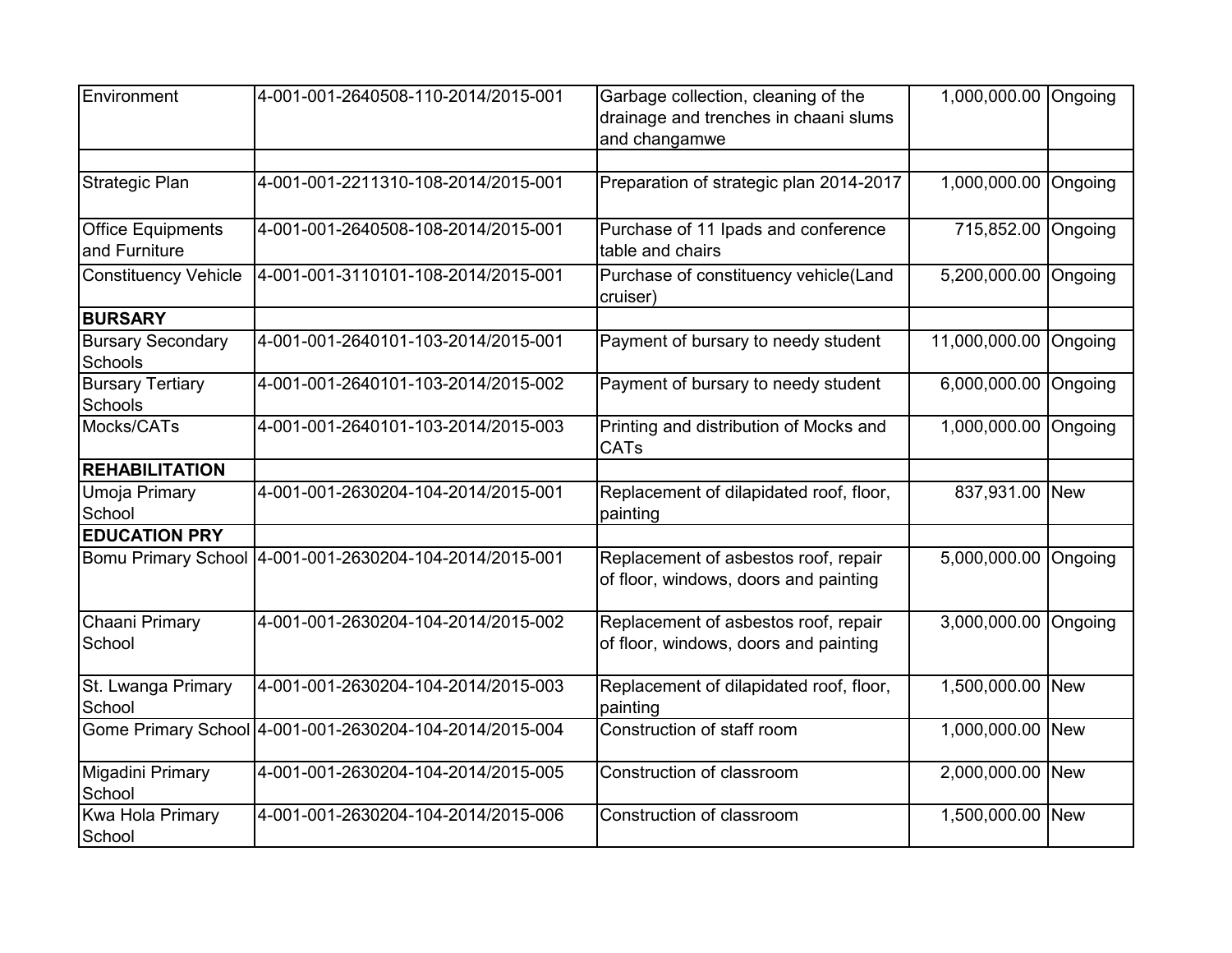| Magongo Primary<br>School                            | 4-001-001-2630204-104-2014/2015-007 | Replacement of dilapidated roof, floor,<br>doors, window and painting                                      | 5,000,000.00 New |            |
|------------------------------------------------------|-------------------------------------|------------------------------------------------------------------------------------------------------------|------------------|------------|
| Portreitz School for<br>the Physically<br>Challenged | 4-001-001-2630204-104-2014/2015-008 | Construction of classroom                                                                                  | 2,000,000.00 New |            |
| <b>School Desks</b>                                  | 4-001-001-2630206-104-2014/2015-009 | Supply of 50 desks to Mwijabu, Gome<br>,Umoja,Mikadini,kwa hola ,kipevu<br>St. Iwanga and Magongo pry schs | 1,500,000.00 New |            |
| <b>EDUCATION SEC</b>                                 |                                     |                                                                                                            |                  |            |
| Chaani Secondary<br>School                           | 4-001-001-2630204-104-2014/2015-001 | Construction of four classrooms                                                                            | 5,000,000.00     | Ongoing    |
| Mwijabu Secondary<br>School                          | 4-001-001-2630204-104-2014/2015-002 | Construction of slab and student toilets                                                                   | 1,200,000.00     | Ongoing    |
| Mwijabu Secondary<br>School                          | 4-001-001-2630204-104-2014/2015-003 | Construction of laboratory                                                                                 | 3,000,000.00     | <b>New</b> |
| Changamwe<br>Secondary School                        | 4-001-001-2630204-104-2014/2015-004 | Repair of roof, plastering, floor, doors<br>and windows and painting of the school<br>hall                 | 2,000,000.00 New |            |
| <b>WATER</b>                                         |                                     |                                                                                                            |                  |            |
| Hamisi Estate<br>borehole                            | 4-001-001-2630205-106-2014/2015-001 | Drilling and development. of borehole<br>at Hamisi Estate                                                  | 650,000.00       | <b>New</b> |
| <b>National Housing</b><br>Estate borehole           | 4-001-001-2630205-106-2014/2015-002 | Drilling and development. of borehole<br>at National Housing Estate                                        | 650,000.00 New   |            |
| Msikiti Noor borehole                                | 4-001-001-2630205-106-2014/2015-003 | Drilling and development. of boreholes<br>at Msikiti Noor                                                  | 650,000.00       | <b>New</b> |
| Kaloleni borehole                                    | 4-001-001-2630205-106-2014/2015-004 | Drilling and development. of boreholes<br>at Kaloleni                                                      | 650,000.00 New   |            |
| Mathare borehole                                     | 4-001-001-2630205-106-2014/2015-005 | Drilling and development. of boreholes<br>at Mathare                                                       | 650,000.00 New   |            |
| Mlolongo borehole                                    | 4-001-001-2630205-106-2014/2015-006 | Drilling and development. of boreholes<br>at Mlolongo                                                      | 650,000.00 New   |            |
| Bokole borehole                                      | 4-001-001-2630205-106-2014/2015-007 | Drilling and development. of boreholes<br>at Bokole                                                        | 650,000.00 New   |            |